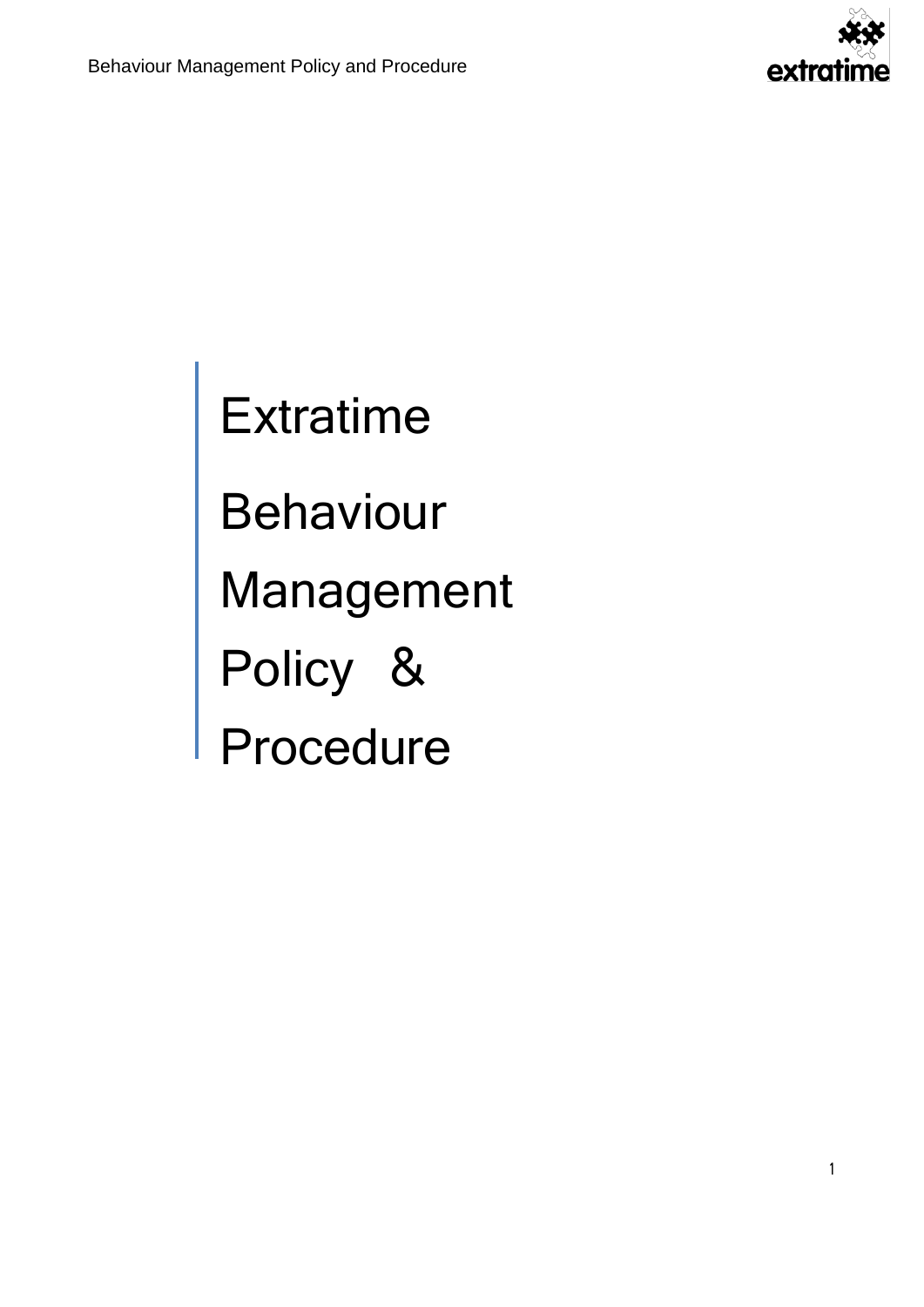

Extratime meets the needs of many children and young people who exhibit challenging and restrictive behaviours for a variety of reasons. Many have additional disabilities such as autism, epilepsy and communication difficulties. Many also have little or no comprehension of language and are unable to use speech/expressive language effectively.

# Challenging Behaviour can be defined as follows;

'*Behaviour of such intensity, frequency or duration that the physical safety of the person or others is likely to be placed in serious jeopardy, or behavior which is likely to seriously limit or delay access to and use of ordinary community facilities*' (Blunden and Allen 1987)

Extratime promotes an ethos which demonstrates mutual respect for all children and young people and staff. All staff will adopt a consistent and agreed approach based on the understanding or self and others. Every staff member has a part to play in establishing and maintaining a positive and supportive culture. This includes having positive expectations of children and young people, and providing good social role models for children and young people. Staff will look at ways to celebrate achievements and we will encourage all children and young people and staff to be sensitive to the needs and feelings of others and show respect for other cultures and beliefs. Equality of opportunity will be actively promoted.

Children and young people will be encouraged to think and talk about their behavior where appropriate, and will be encouraged to develop self-control and independence.

At all times we will ensure that we observe and consider the potential underlying causes of the behavior a child or young person is exhibiting so that we can best understand it before intervening.

We will work collaboratively and supportively with parent carers to establish better understanding of the child or young person so that we can meet their behavior support needs. We will also meet with other professionals as necessary to develop a better understanding and ensure consistency in working practices across multiple services.

Extratime uses a variety of responses to re enforce positive behaviour and these include;

- Supporting children and young people to develop effective mechanisms to communicate their needs, and feelings ensuring we respond effectively to their communicative attempts
- Verbal praise, supported by other communication methods as necessary such as signs, symbols.
- Reward stickers for positive behavior
- An environment in which a child experiences success and is not exposed to failure
- Use of reinforcement of appropriate behavior and withdrawal of attention or interaction to reduce negative or unwanted behaviors
- Partnership with parent carers to ensure continuity of practice
- The development of an understanding of 'natural consequences' to actions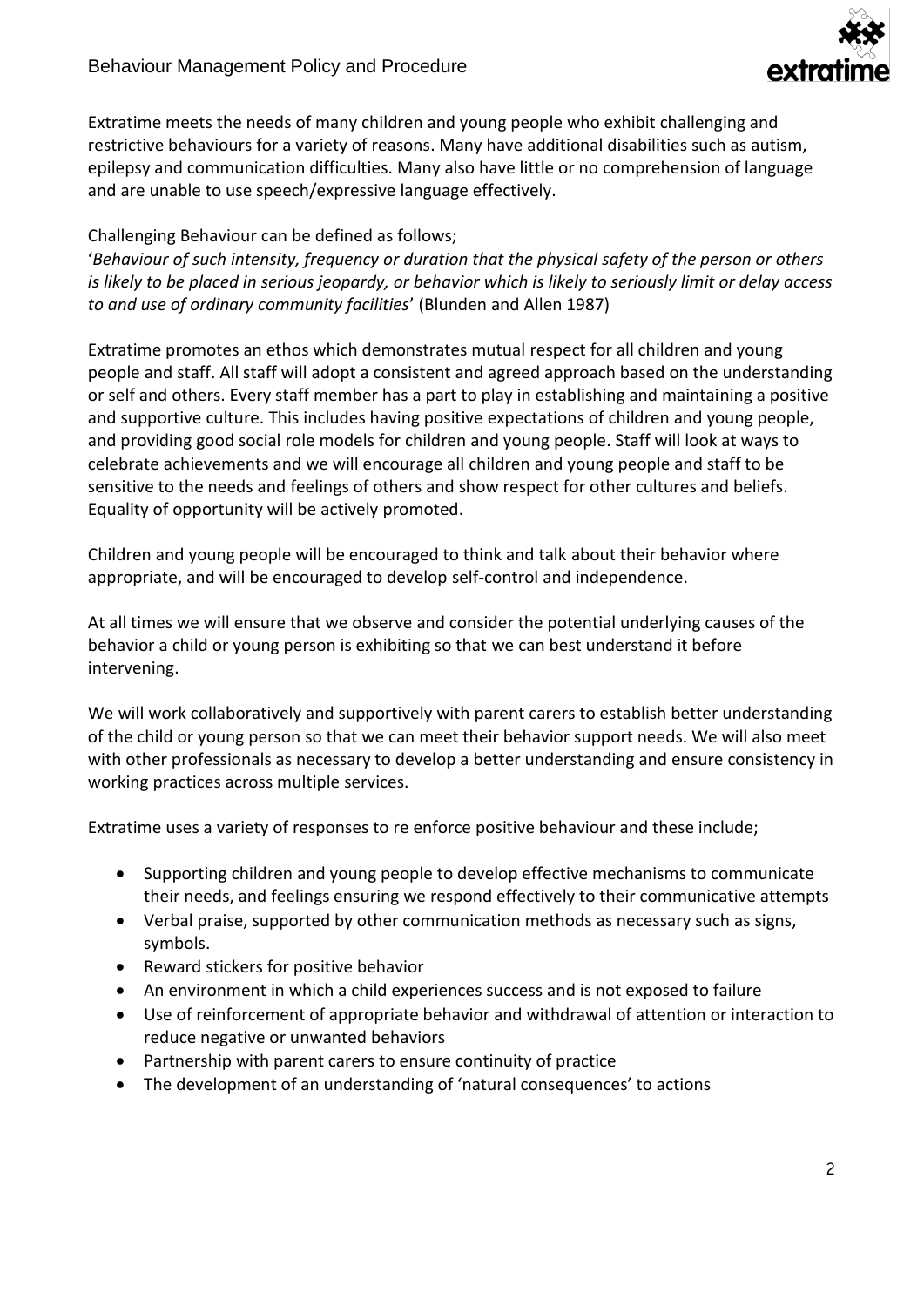# extro

# Behaviour Management Policy and Procedure

Other practical arrangements which are considered;

- The presence of simple routines and structures that give children and young people the confidence of knowing what is expected of them, and what is going to happen next including the use of visual timetables
- All Staff being aware of the potential triggers for negative behaviours and managing these potential difficult times through pre planning
- Use of 'grouping' arrangements to ensure appropriate activities for all children and young people particularly at unstructured times such as lunchtime, snack time etc.

For children and young people that do behave in an unacceptable manner a range of sanctions can be used;

 Staff intervention through body language, facial expression, or simple reprimands supported by signs and symbols as required

The following must be discussed as a staff team and agreed before working with any child or young person, and detailed within their behaviour plans as a response to certain negative behaviours. These must also be discussed with management prior to implementation;

- Loss of privileges that is appropriate
- Possible exclusion from an activity
- Removal from the physical environment in accordance with the Physical Intervention Guidelines

Examples of sanctions that are prohibited (not allowed);

- Exclusion is not a sanction that Extratime supports (this also includes sending children and young people home early from sessions because of negative behaviours). This would only be considered in the rarest of circumstances and very much as a last resort. Exclusion will only be considered if every other avenue to manage the behaviours have been explored. This must be discussed with management prior to being implemented.
- Removal of food
- Smacking or corporal punishment
- Physical restraint not specifically in training packages, or by someone not trained in physical restraint (unless deemed an appropriate response due to an emergency situation)
- Use of physical pain, or unnecessary manual handling or intervening physically when not necessary
- Locking in a room with the child or young person inside (unless deemed an appropriate response due to an emergency situation in the short term – this would be seen as restrictive practice and must be recorded as such on an Accident, Incident & Near Miss Form). Doors may be held closed for a similar reason.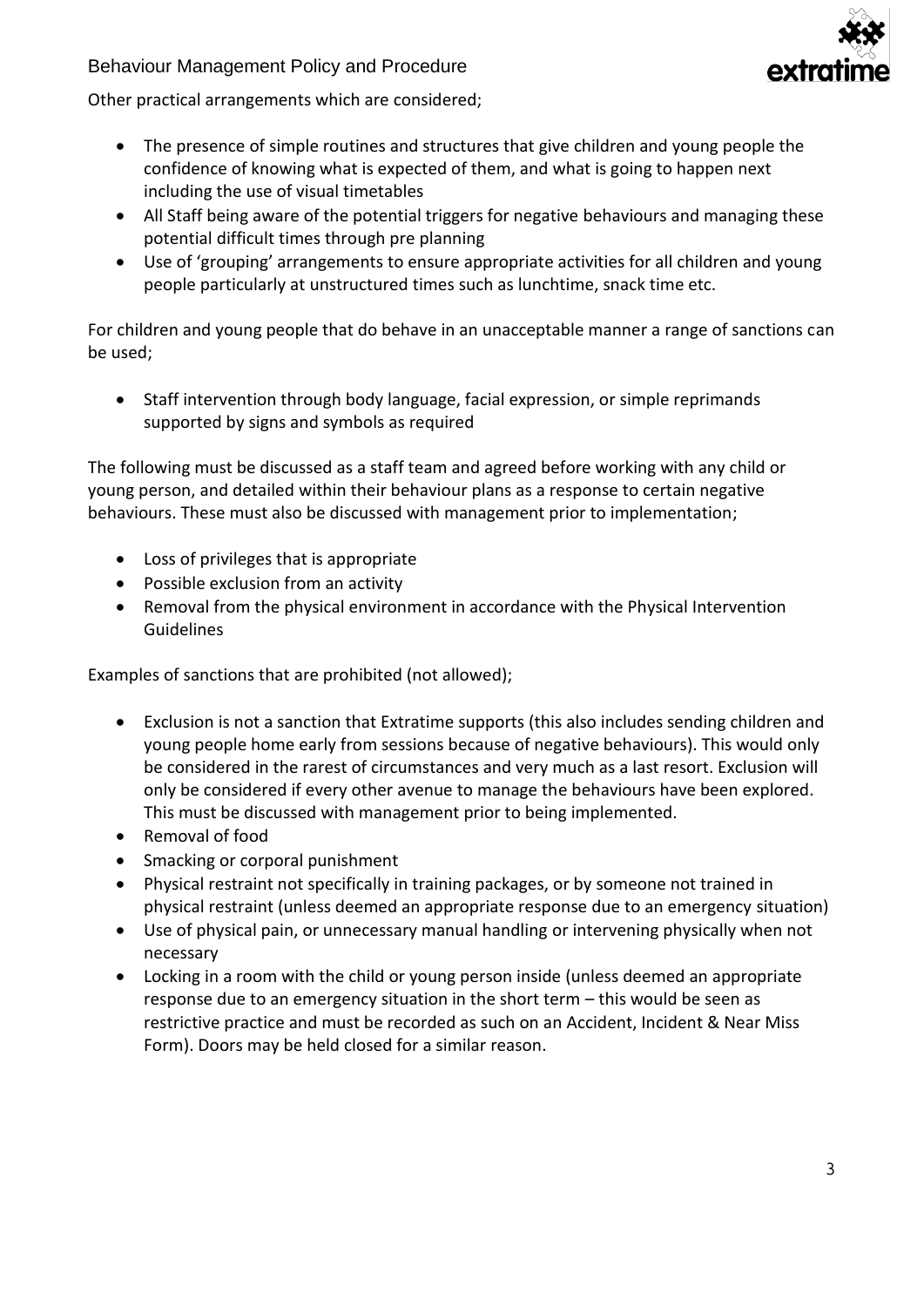

- It is the responsibility of the supervisor to ensure that behaviour by any child/young person or member of staff does not have a negative effect on other users of the project, and to address any unacceptable behaviour incidents that arise.
- Every child and young person has the right to be treated fairly in all circumstances and situations and in accordance to their individual needs.
- Every child and young person has the right to be protected from all forms of abuse or threatening behaviour, whether physical, mental, verbal or emotional.
- Every child and young person has the right to be respected, listened to and have their needs taken into account.
- All children and young people have the right to have a say in anything that affects them.
- No child and young person should be publicly disciplined. They should be spoken to away from the group and talked to on a one-to-one basis as appropriate.
- Any behaviour that does not comply with the Extratime's equal and diversity policy will be addressed. Language or behaviour designed to be offensive to anyone is unacceptable and will not be tolerated.
- Procedures (listed below) will be adhered to at all times
- Incidents of challenging behaviour, and tactics for addressing such behaviour, will be discussed at team meetings on a regular basis, and reviewed with management through supervisions and meetings as required.
- Staff will dress appropriately at all times this includes wearing their Extratime t Shirt every day that they are in, flat enclosed shoes, loose comfortable clothing that doesn't restrict movement, avoid clothes and accessories that may entice grabbing or pulling, and not having any underwear on show or low cut tops that are revealing and as a result enticing for children and young people
- Parent carers will be kept informed of any incidents, and subsequent action plans formulated by the team in response to their child's or young person's behaviour in accordance with a prior agreed level of informing.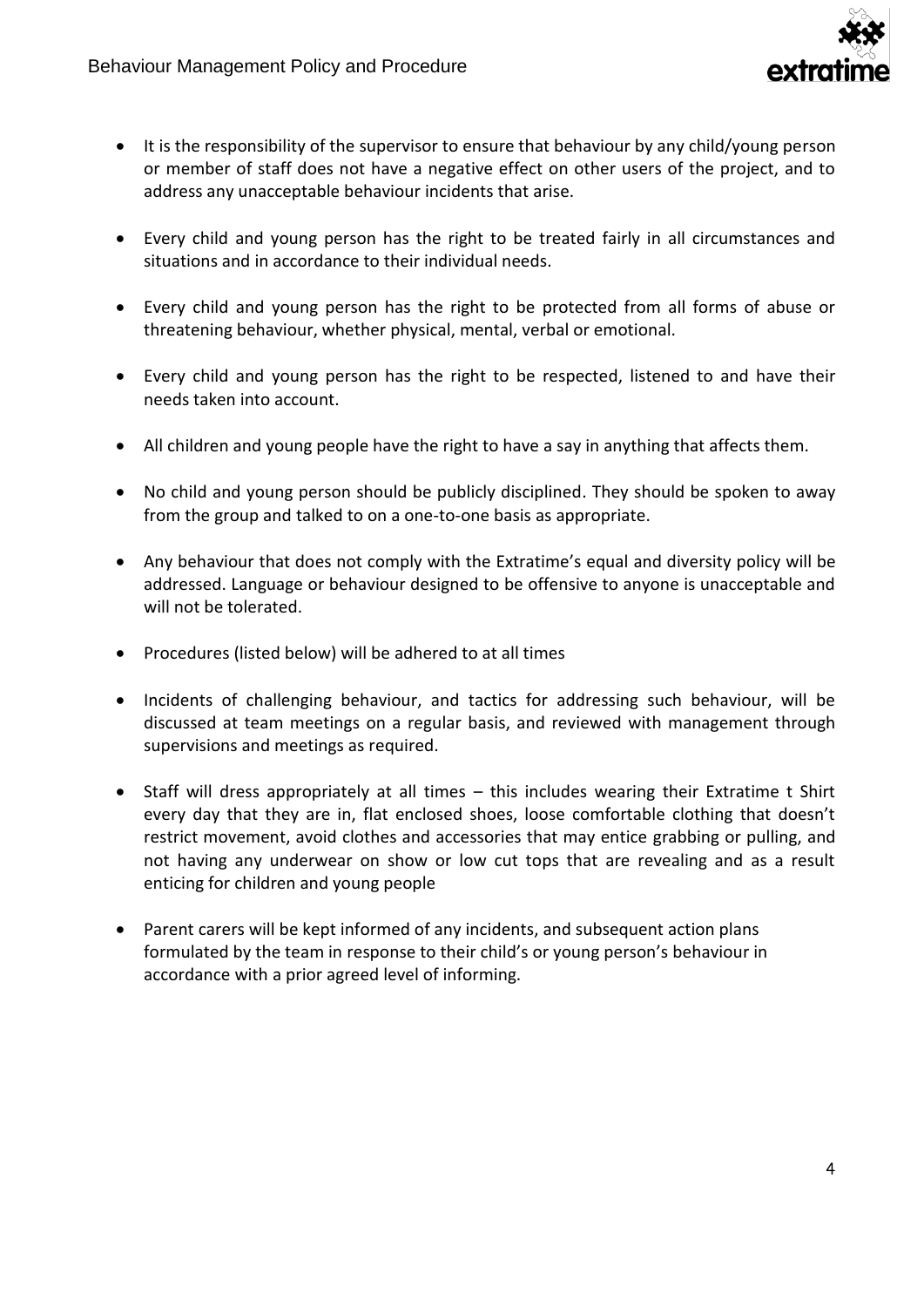

# **Procedures for Challenging Behaviour**

#### **Level One: Minor Incidents**

*For example: name calling, disrespect of equipment, materials, property or stealing.*

- Staff member informs child or young person appropriately that their behaviour has been inappropriate, tries to establish why the incident occurred and discusses with them how the situation can be resolved. No further action is needed.
- Child or young person makes amends if appropriate.
- Any incidents discussed at the end of session with the rest of the staff team.

# **Level Two: Moderate Incidents – Recorded on an Accident, Incident or Near Miss Form**

*For example: if the incident involves others, or s a risk to self or others, behaviours escalate, damage to equipment, property, leaving the building unsupervised without permission*

- Matters have been dealt with as above but have not been responded to.
- Staff member informs supervisor who then talks with the child or young person and parent carer as appropriate. This can be at the end of the session or depending on behaviour, during the session as necessary.
- An Accident, Incident or Near Miss Form completed at the earliest opportunity (on the day of the incident) and discussed with the staff team and the incident reporting procedure is then followed).
- The matter is addressed through continued appropriate communication with the child or young person and the parent carers until the situation is resolved.
- All ongoing negative behaviours will be recorded and monitored and associated paperwork reviewed, such as behaviour plans, and risk assessments.

# **Level Three: Serious Incident**

*For example: physical violence or aggression of another child or adult, using discriminatory language or behavior, serious injury or damage caused*

- Staff member informs supervisor immediately and writes a detailed account of the event in the Accident, Incident or Near Miss form.
- Procedures for level one are followed.
- If child or young person does not respond, the Supervisor contacts the parent carer immediately who, depending on the severity of the incident, may have to take their child or young person home. All other avenues must be explored first.
- This incident is discussed at the end of the session with the rest of the staff team and a procedure for dealing with the incident is decided upon, with support from management. This is followed up by a phone call to the parent carer by the supervisor or coordinator (if necessary) and the paperwork updated as appropriate.
- Parent carers need to be aware of our policy for dealing with the challenging behaviour and this may need to be gone through with them.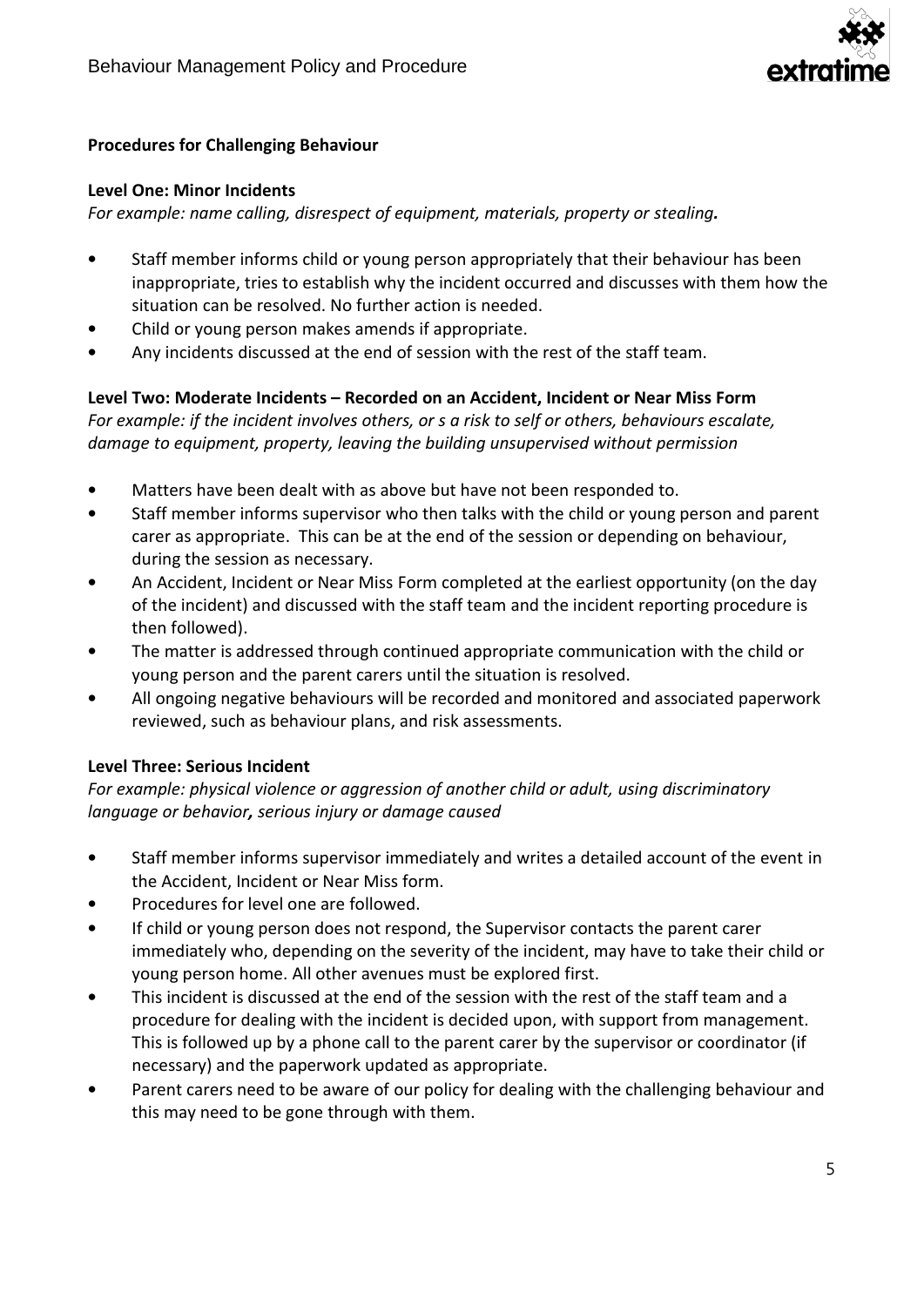Behaviour Management Policy and Procedure



- The matter is addressed through continued communication with the parent carer and child or young person until the matter has been resolved.
- If the incident is related to any safeguarding concerns then Extratime's Safeguarding Policy and Procedure will be adhered to.
- Information about incident of behavior may also be reported to other professionals within the network such as social workers. Parent carers will be informed if this is the case, and this will be detailed on any paperwork.

Please note these procedures are general guidelines and may not be appropriate to every incident of challenging behaviour in the projects. More effective strategies for responding to individual children and young people in the projects may be developed and should be consistent with approaches used in other settings that the child or young person attends such as home, school or short break service etc. The supervisor and coordinators (as necessary) will be responsible for liaising with other professionals concerned with the child or young person and sharing information where appropriate. (See Information Sharing Policy)

# **Visitors to the projects**

We ask all adults and young people who may attend the projects to collect their child or young person, or to bring information, to follow the same codes of behaviour.

*We would like to draw your attention to the following in particular:*

- Please consider your language when on site, we encourage no swearing by all.
- We do not tolerate any physical or emotional aggression on site. Anyone doing this will be asked to leave the site immediately.
- There is no smoking anywhere on site.
- Please do feel free to ask questions of staff and make suggestions about the service, we welcome this.
- If you are concerned about any aspect of the service, or you would like to chat about your child's or young person's experience of the project, please do not hesitate to speak to the supervisor. We will make confidential time to chat with you.

The supervisor of the project venue is your first contact for all issues. If you have an issue with staff members please try and raise it with them first, your views will be listened to. If you cannot resolve the issue the supervisor will call in the co-ordinator who will help to resolve the problem. You can contact the office at any time on 01273 420580.